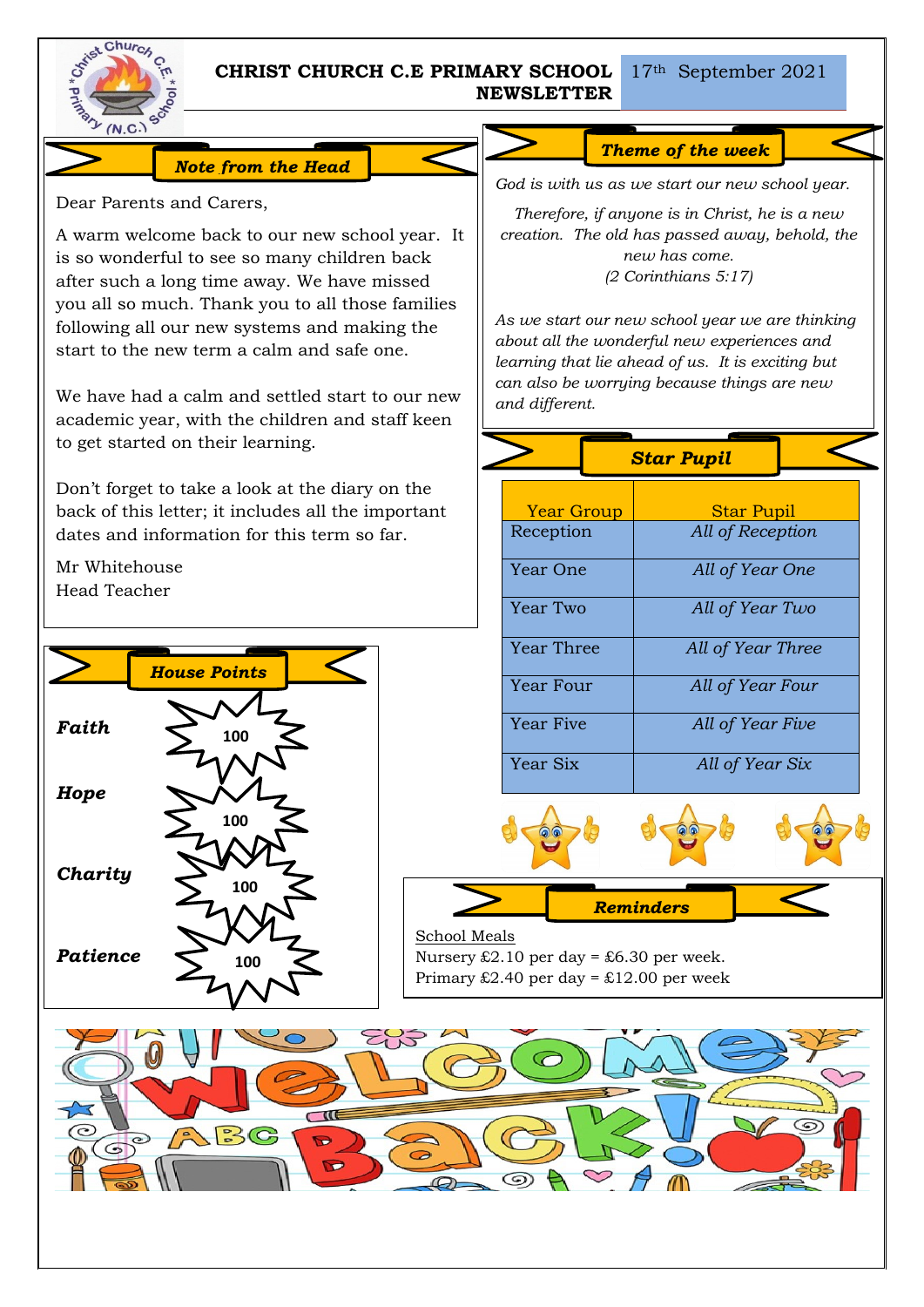**CHRIST CHURCH C.E PRIMARY SCHOOL NEWSLETTER**

*Other News*

### **Coronavirus**

You will be aware that Covid 19 guidance has changed over the course of the summer. It is strongly advised that families and pupils continue to regularly use lateral flow tests, which are available from many pharmacies. The arrangement still remains that if your child develops Covid 19 symptoms, DO NOT send them to school and book a PCR test at the earliest opportunity. If your pupil starts to show Covid19 symptoms in school, parents will be asked to collect their child as soon as possible. Covid 19 symptoms are:

- A fever
- A new, dry continuous cough
- A change of or loss of the sense of smell or taste

There are new arrangements for the isolation of direct contacts of a positive Covid 19 case. If you are contacted by NHS Test and Trace with regards to being a contact, please follow their advice regarding next steps.

### **PE kit and Uniform**

A new term has started and it is wonderful to see the children back in class. Please can you ensure that pupils come to school in full uniform, which includes:

- a navy blue sweatshirt or cardigan;
- grey or black trousers/skirts or shorts in the summer;
- a light blue or white shirt/t-shirt.

Also please ensure that pupils have the correct PE kit. For full details of our uniform please see this page on our website <https://christch.bham.sch.uk/uniform.htm> . When children are returning to school, please can you check that their name is in their clothing so that none of it is lost.

#### **Breakfast Club**

We have a Breakfast Club every morning in the school hall for Reception and above. If you are interested in sending your child to Breakfast Club, please contact the school office. Please be reminded that only limited places are available.

#### **ParentPay and School Communication**

We thank you for your patience with regards to school emails and messaging. We are currently transitioning to our new ParentPay system. It is crucial that you are signed up to the system so that you receive important messages and emails from the school, as well as being able to pay for meals and special events. Look out for a letter in your child's book bag very soon on how to ensure you are signed up to ParentPay.

#### **School Gates**

Thank you for making the start and end of the day such a success since we have returned to school. School drop offs in the morning and at home time will all continue to be from the Braithwaite Road entrance and gate. You will have noticed that in the summer holidays we have carried out important works on site to enhance security so that we can continue to keep pupils safe, particularly near to the main car park. To do this, the gate near to Year 6 is remaining closed throughout the day. So that you can still access the school office at the start and end of the school day, please use the Claremont Road entrance before going to the Braithwaite Road gate.

#### **Photographs**

School photographs will take place on Thursday 16<sup>th</sup> September. Please make sure children are wearing their school uniform. Sibling photographs taken, you must be in school for 8:00am. If you do not want your child to have their photo taken, please put it in writing by Wednesday 15th September. There will be more information to follow regarding photographs for nursery children.